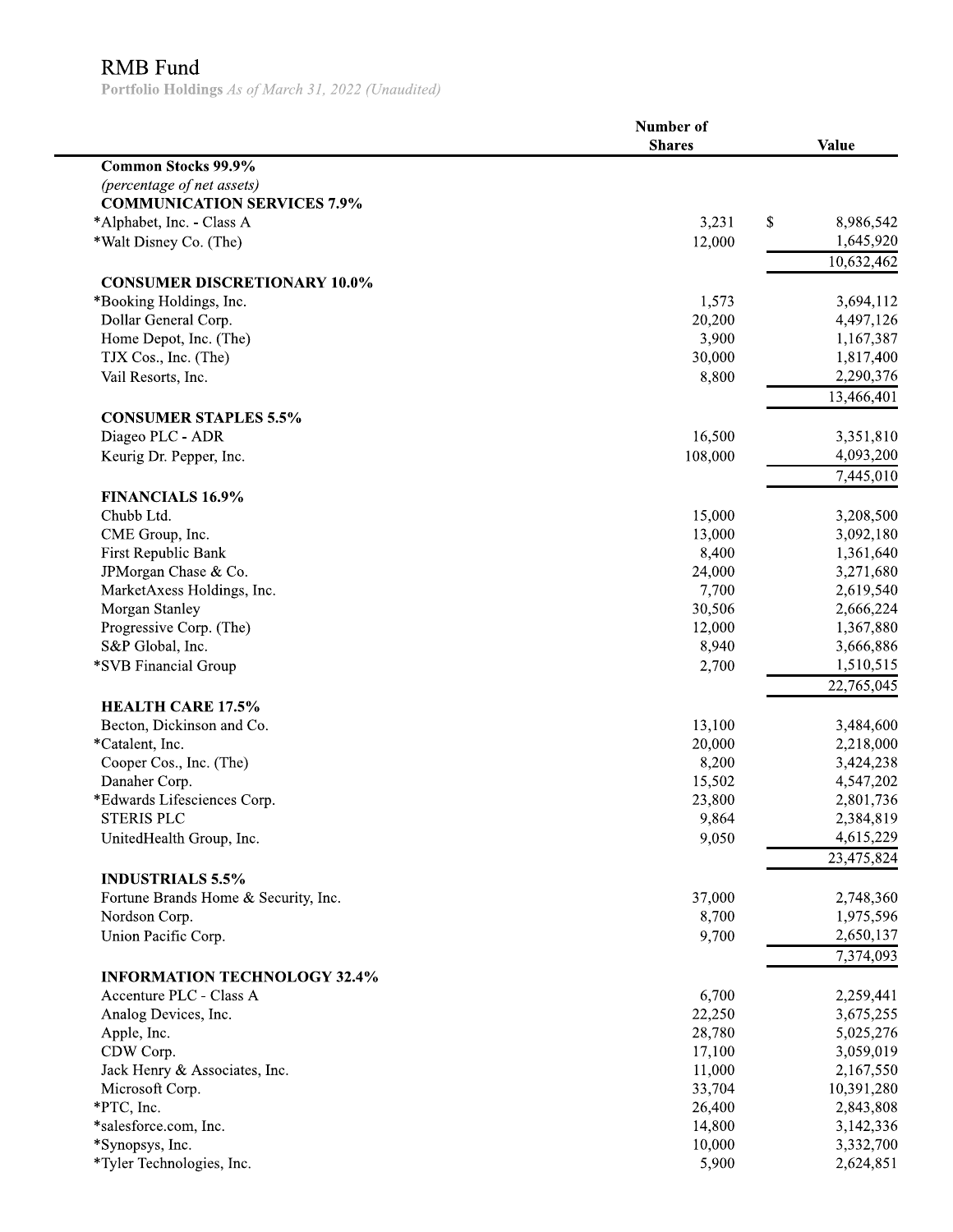| Visa, Inc. - Class A                                           | 22,400  | 4,967,648         |
|----------------------------------------------------------------|---------|-------------------|
|                                                                |         | 43,489,164        |
| <b>MATERIALS 2.0%</b>                                          |         |                   |
| Avery Dennison Corp.                                           | 15,400  | 2,679,138         |
| <b>REAL ESTATE 2.2%</b>                                        |         |                   |
| American Tower Corp.                                           | 11,500  | 2,889,030         |
| Total Common Stocks (Cost: \$73,296,361)                       |         | 134,216,167       |
| <b>Short-Term Investments 0.2%</b>                             |         |                   |
| (percentage of net assets)                                     |         |                   |
| <b>MONEY MARKET FUNDS 0.2%</b>                                 |         |                   |
| First American Government Obligations Fund - Class X - 0.19% a | 243,869 | 243,869           |
| Total Short-Term Investments (Cost: \$243,869)                 |         | 243,869           |
| Total Investments 100.1% (Cost: \$73,540,230)                  |         | \$<br>134,460,036 |
| Liabilities, less cash and other assets $(0.1)\%$              |         | (79, 592)         |
| <b>Net Assets 100.0%</b>                                       |         | 134,380,444       |
|                                                                |         |                   |
| <b>ADR</b> American Depositary Receipt                         |         |                   |

<sup>\*</sup> Indicates securities that do not produce income.

a Rate quoted is seven-day yield at period end.

The Global Industry Classification Standard (GICS ®) was developed by and is the exclusive property of MSCI Inc. and Standard & Poor's Financial Services LLC ("S&P"). GICS is a service mark of MSCI and S&P and has been licensed for use by RMB Capital Management, LLC.